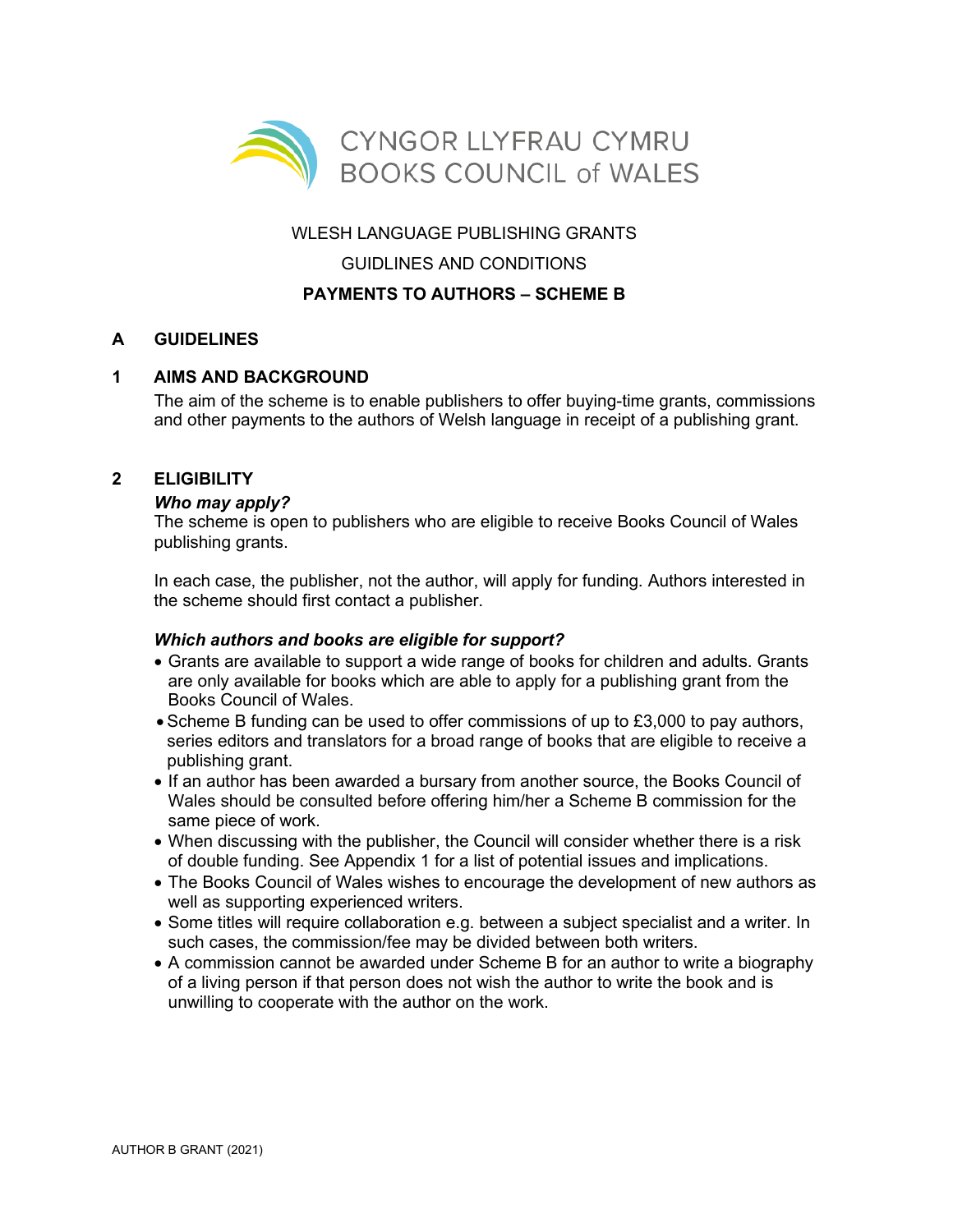## **3 THE GRANT**

- Grants of up to £3,000 from Scheme B are offered towards commission payments and also to fund payments for unsolicited work. Generally, no more than £3,000 can be paid for work on one book under this scheme, however up to £4,000 may be offered to the subject of an autobiography.
- Some publishers receive an annual budget for this scheme, to be spent on any programme publication of their choice which is not in receipt of Scheme A payments.
- Any publisher wishing to apply for an annual budget should do so in the December of each year.
- It is possible for all publishers to make individual applications for grants under the scheme.

#### **General**

- These payments will be in addition to the usual royalties.
- Publishers should consult each author to enquire whether other grant funding applications are to be submitted for the same author. It is possible for an author to be awarded grants to work on more than one grant funded book during the same period, but no author can receive in excess of £15,000 in total author payments during one year.

#### **4 PRIORITIES AND CRITERIA FOR THE ASSESSMENT OF APPLICATIONS**

Publishers in receipt of Scheme B monies are free to spend the budget (within the guidelines and conditions of the scheme) on any book within their programme which is not funded from Scheme A.

In the case of other publishers, the Books Council of Wales will consider how the proposed commissions are likely to enhance provision generally. Applicants are invited to contact the Publishing Grants Department in advance to discuss current priorities.

The following are particularly welcome:

- popular autobiographies, and autobiographies that offer a variation on the traditional chronological form, with particular regard to autobiographies by women as well as men of diverse ethnic backgrounds.
- popular books that are representative of the diversity of society and with consideration given to articulating the life experiences of black, Asian and minority ethnic writers, as well as others with the protected characteristics of the Equality Act 2010.

In addition, between 2018-23 publishers can make specific bids for up to £3,000 of Scheme B Funding for first-time writers for older children and young adults. The Sub Committee can offer a bonus of up to £750 to a first title that sells over 750 copies within 18 months of publication.

## **5 APPLICATION PROCEDURE AND TIMETABLE**

• Publishers in receipt of an annual budget for Scheme B must send a list of the titles on which they propose to spend funds to the Sub-Committee meeting held in March.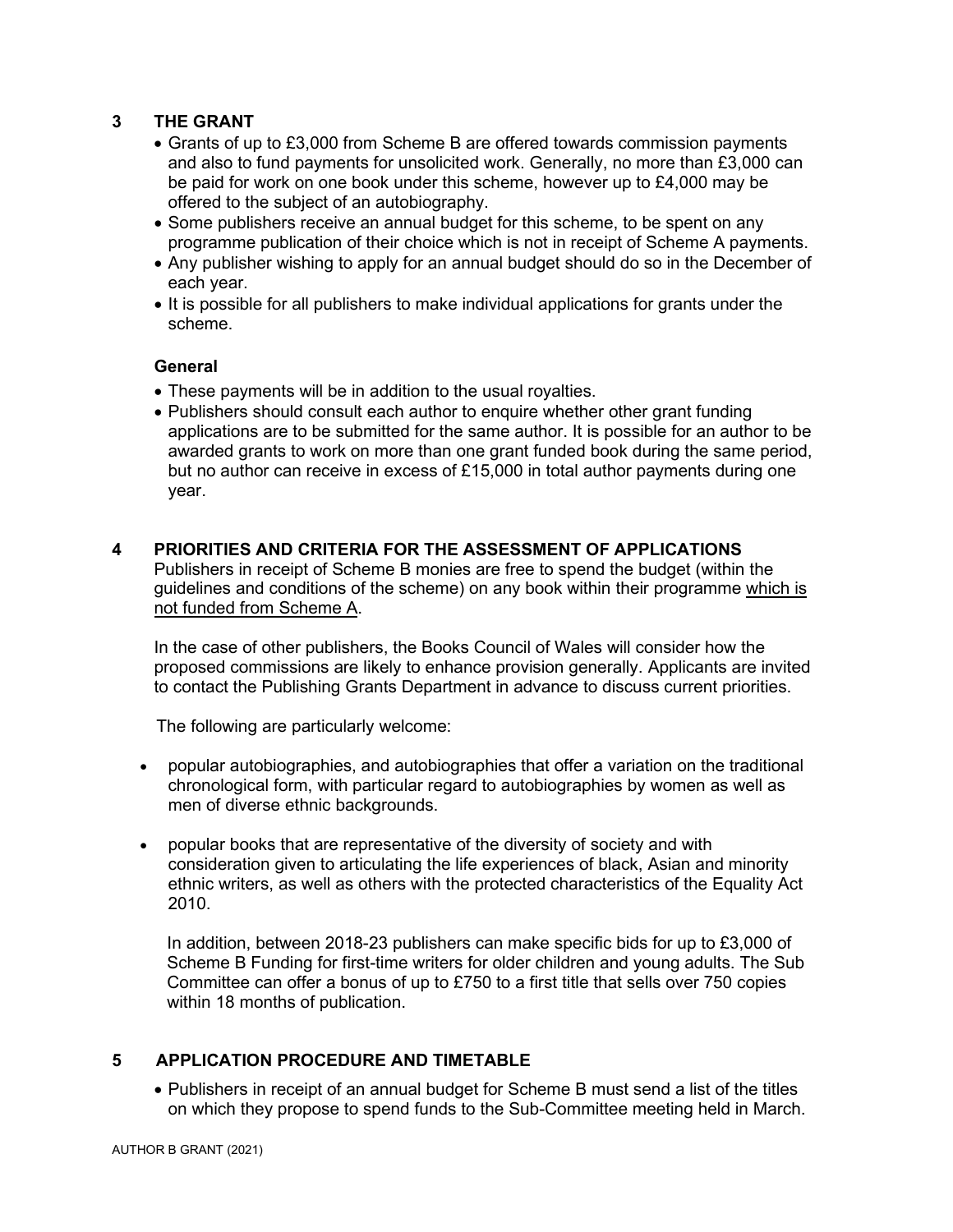No outlines are needed, but enough information should be supplied to enable the Sub-Committee to decide whether any title is not eligible for support, e.g. a book which could not then qualify for a publication grant.

• A publisher not in receipt of an annual budget may submit an individual application to any meeting of the Sub-Committee, which must be submitted on the application form available from the address at the end of this document.

In exceptional cases applications between meetings may be considered and confirmed at the following formal meeting.

All grants are offered in accordance with general conditions, as well as any specific conditions which might be applied to individual applications. **All applicants must agree to accept these conditions when submitting an application.** 

**There will be stiff competition for these grants: it is important that each application argues the case for awarding a grant as fully as possible.**

#### **6 PAYMENT OF GRANTS**

In the case of Scheme B payments, publishers should claim payments, using the appropriate claim form, as authors are paid. All publishers, be they programme publishers or otherwise, are expected to pay the author within one month of receiving the payment from the Books Council of Wales.

#### **7 MONITORING AND EVALUATION OF WORK FUNDED**

The Books Council of Wales will request sales figures for each title funded through the Publishing Grant in the usual way.

In case of programme publishers, all their grant books will be appraised annually.

These factors will be taken into account when appraising further applications by the same author.

#### **B GENERAL CONDITIONS**

- 1 The offer of grant is made on the basis of the information contained in the application and in any supplementary correspondence. The Books Council of Wales reserves the right to reconsider the grant awarded in cases where the published work does not correspond to the details given on the application form.
- 2 The grant recipient shall comply with any additional conditions and scheme requirements specified in the formal offer of grant or in any covering letter.
- 3 If the purposes for which the grant has been offered are not fulfilled in due time, or if the relevant conditions have not been complied with, the Books Council of Wales may require the recipient to return all or part of any grant which may have been paid.
- 4 Where a work is commissioned, the author should receive a commissioning contract, stating the terms and schedule for the work and the payments.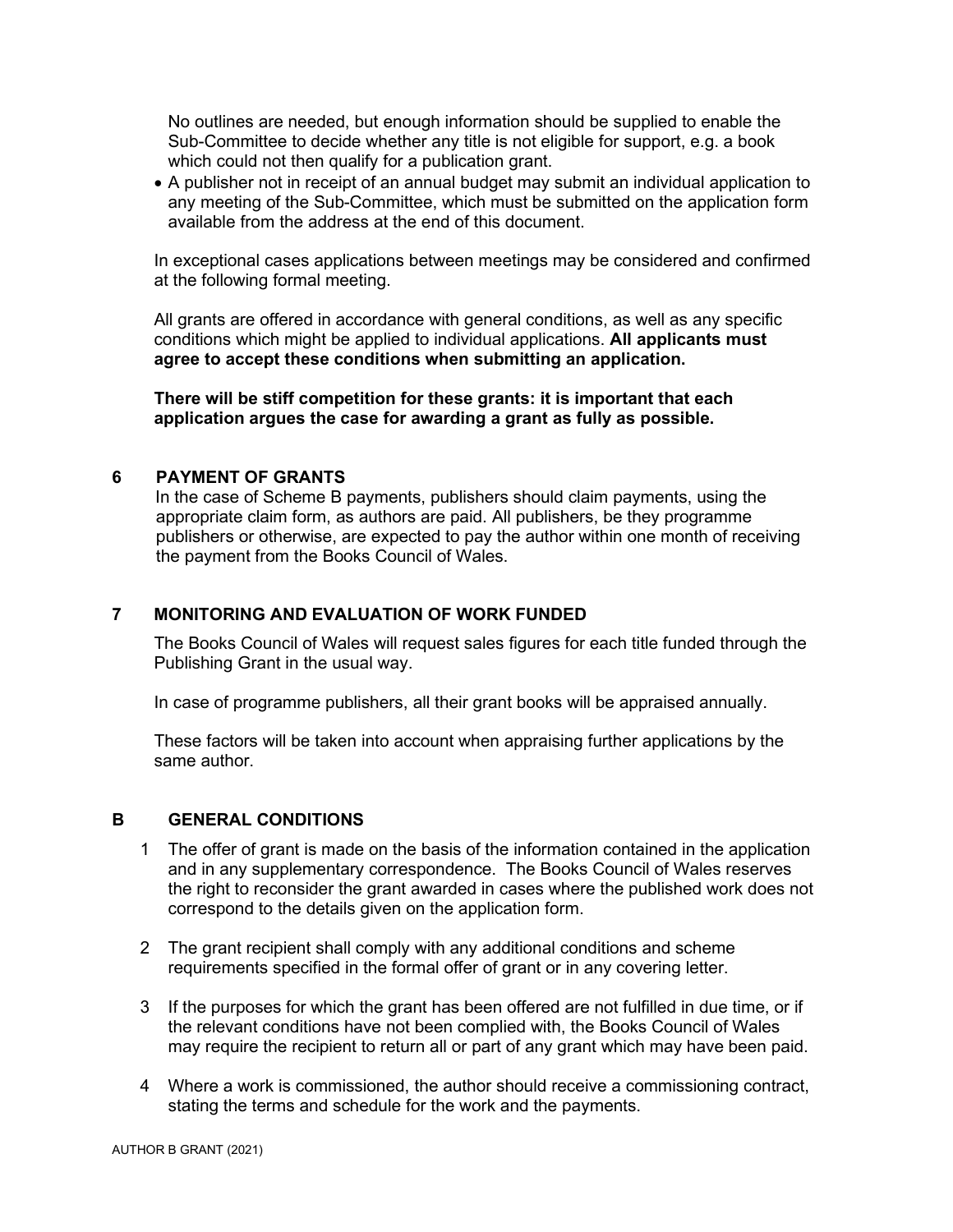- 5 In the case where co-author is responsible for writing the text, it is expected that the co-author's name should appear either on the cover of the book or on the title page.
- 6 All payments from the author fund are in addition to the royalty payments agreed between the author and the publisher in the publishing contract.
- 7 No author can receive a total sum greater than £3,000 for any title from the Scheme B fund (except for the subject of an autobiography object that can receive up to £4,000).
- 8 In the case of Scheme B titles, the author should receive any author's payment claimed from the Books Council of Wales under the scheme within one month of the payment reaching the publisher.
- 9 No author can receive a total sum greater than £15,000 in one financial year from the author fund. (Scheme A and Scheme B). If the purposes for which the grant has been offered are not fulfilled, or not in due time, or if the relevant conditions have not been complied with, the Books Council of Wales (through the publishers) may require the recipient to return all or any part of any grant which may have been paid.
- 10 A book aimed at Welsh learners in receipt of a Books Council grant is expected to comply with the language standards of the National Centre for Learning Welsh. Therefore, the books have to go through the Books Council Editorial Team to be edited to those standards, as well as proofreading. By going through this process the book will be able to be branded as part of the Amdani series and promoted through the Centre's network. The publisher should consult the Books Council's Design Team to ensure that the design complies with the series.
- 11 All original Books Council-funded books are expected to be published as an e-book as well as being placed on folio.cymru at the same time as the paper publication or within a maximum of six months.